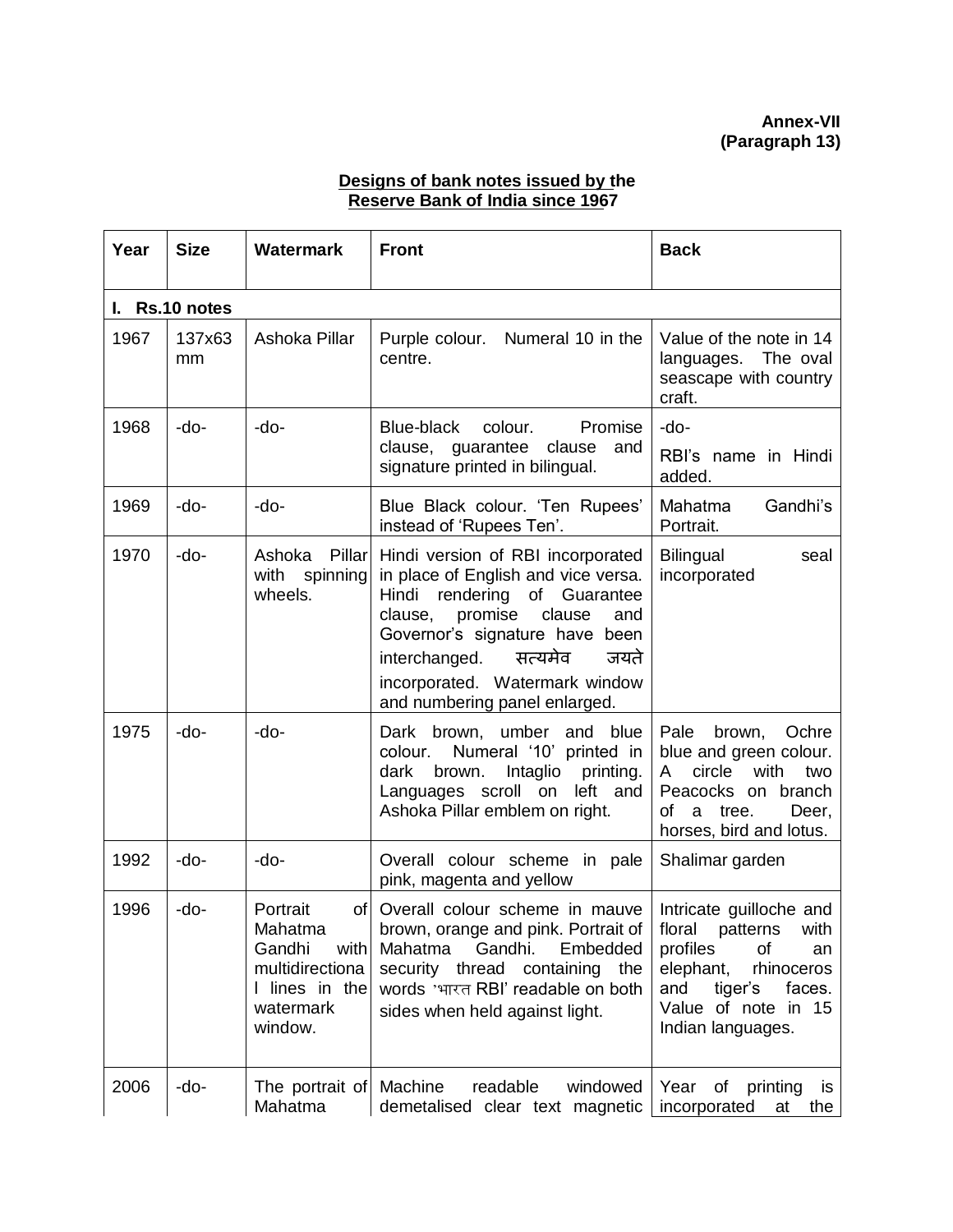| Year | <b>Size</b>     | <b>Watermark</b>                                                                                                                                                                                                                                                     | <b>Front</b>                                                                                                                                                                                                                                                                                                                                                                                                                                                                        | <b>Back</b>                                                                                                                                                                                                                                                                                              |
|------|-----------------|----------------------------------------------------------------------------------------------------------------------------------------------------------------------------------------------------------------------------------------------------------------------|-------------------------------------------------------------------------------------------------------------------------------------------------------------------------------------------------------------------------------------------------------------------------------------------------------------------------------------------------------------------------------------------------------------------------------------------------------------------------------------|----------------------------------------------------------------------------------------------------------------------------------------------------------------------------------------------------------------------------------------------------------------------------------------------------------|
|      |                 | Gandhi,<br>the<br>multidirectiona<br>I lines, and an<br>electrotype<br>mark showing<br>the<br>denominationa<br>numeral<br>- 10<br>appear in this<br>section<br>and<br>these can be<br>viewed<br>better<br>when<br>the<br>banknote<br>is<br>held<br>against<br>light. | security thread with inscriptions<br>'Bharat' (in Hindi) and RBI which<br>fluoresces in yellow on both sides<br>under UV light. (Generic).<br>Width: 1.4 mm<br>Dual coloured optical fibres.<br>The small floral design printed<br>both on the front (hollow) and<br>back (filled up) of the note in the<br>middle of the vertical band next to<br>the Watermark has an accurate<br>back-to-back registration so that<br>the numeral appears as one when<br>seen against the light. | printing stage on the<br>the<br>reverse<br>0f<br>banknote.                                                                                                                                                                                                                                               |
|      | II. Rs.20 notes |                                                                                                                                                                                                                                                                      |                                                                                                                                                                                                                                                                                                                                                                                                                                                                                     |                                                                                                                                                                                                                                                                                                          |
| 1972 | 147X63<br>mm    | Ashoka Pillar                                                                                                                                                                                                                                                        | Saffron<br>colour.<br>Ashoka<br>Pillar<br>emblem on the right and language<br>panel on the left side.                                                                                                                                                                                                                                                                                                                                                                               | Bold lettering in Hindi<br>appears centrally in a<br>horizontal<br>panel,<br>flanked by figures 20<br>at the corner. Picture<br>of Parliament House.<br>On the left value in<br>Indian languages.                                                                                                        |
| 1975 | -do-            | Small Ashoka<br>Pillar<br>with<br>chain<br>Οf<br>spinning<br>wheels. Resin<br>treated paper                                                                                                                                                                          | Red, blue, mauve and pale yellow<br>colour.<br>Numerical<br>20<br>dark<br>in.<br>mauve on a light yellow<br>lotus<br>shaped design. Language scroll<br>on the left and<br>Ashoka Pillar<br>emblem on right.<br>The printing<br>bleeds off on all sides but not in<br>corners, which are paper white.<br>Bilingual names, clauses<br>and<br>signature.                                                                                                                               | offset<br>Dry<br>printing.<br>Red, blue and mauve<br>colour. Chariot wheel<br>of Konark Sun temple<br>the<br>at<br>centre.<br>Watermark window in<br>blue<br>pale<br>is<br>surrounded<br>by<br>an<br>ornamental design in<br>perfect register with<br>corresponding design<br>on obverse of the<br>note. |
| 2001 | -do-            | Mahatma<br>Gandhi<br>Portrait                                                                                                                                                                                                                                        | The<br>security<br>thread<br>totally<br>embedded with the letters "Bharat"<br>(in Hindi) and "RBI" The colour is<br>predominantly reddish<br>orange.<br>The Ashoka<br>Pillar<br>has<br>been<br>replaced<br>by<br>the<br>Mahatma<br>Gandhi's Portrait in dark red while<br>the Ashoka Pillar has been shifted                                                                                                                                                                        | The<br>theme<br>central<br>depicts<br>the<br>Indian<br>with<br>coastal<br>line<br>coconut grooves. The<br>value of<br>the<br>note<br>15<br>in<br>appears<br>languages in a vertical<br>panel in the left hand                                                                                            |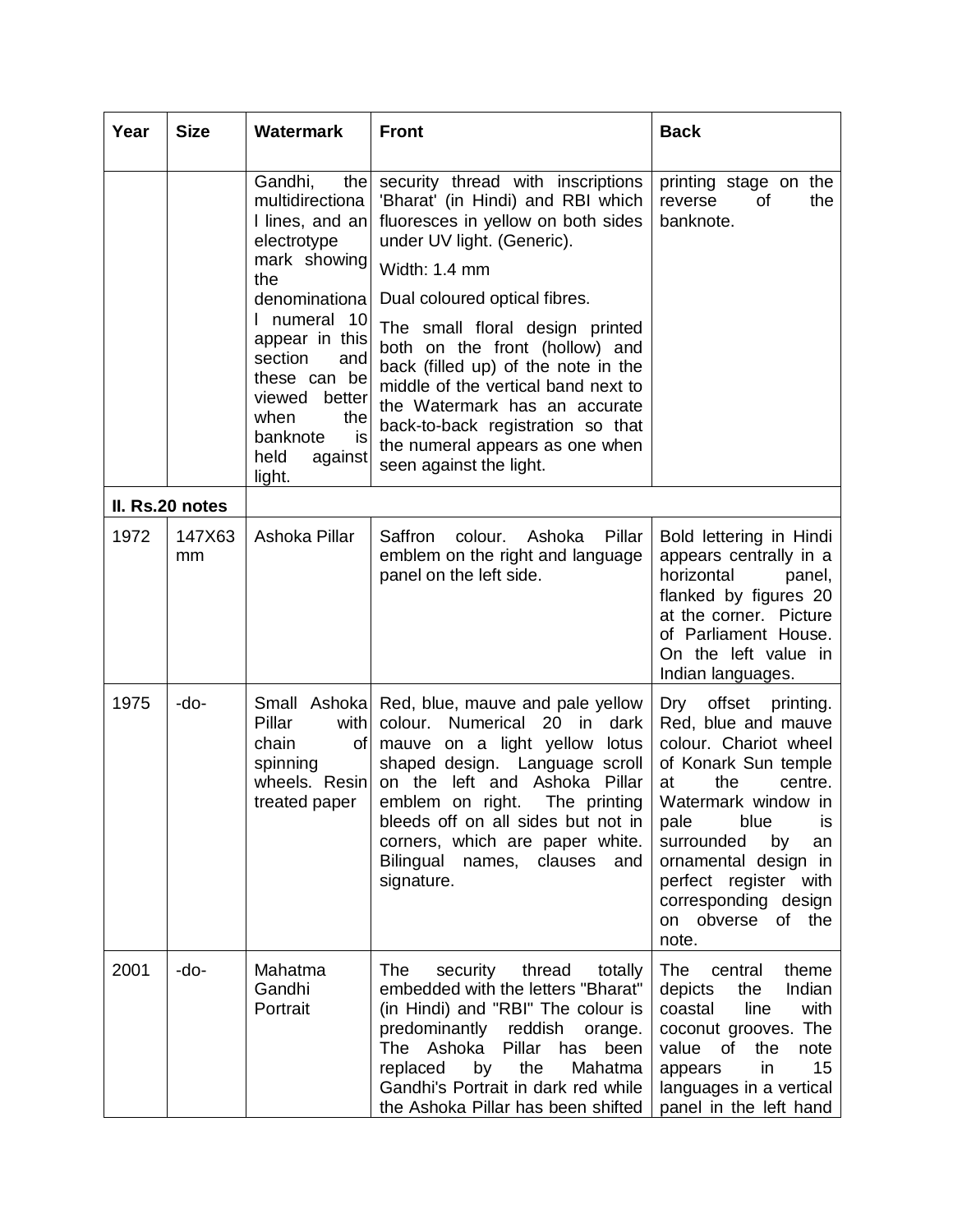| Year | <b>Size</b>                      | <b>Watermark</b>                                                                                                                                                                                                                                                                                    | <b>Front</b>                                                                                                                                                                                                                                                                                                                                                                                                                                                                                                                                                                                                                                     | <b>Back</b>                                                                                                                                                                       |
|------|----------------------------------|-----------------------------------------------------------------------------------------------------------------------------------------------------------------------------------------------------------------------------------------------------------------------------------------------------|--------------------------------------------------------------------------------------------------------------------------------------------------------------------------------------------------------------------------------------------------------------------------------------------------------------------------------------------------------------------------------------------------------------------------------------------------------------------------------------------------------------------------------------------------------------------------------------------------------------------------------------------------|-----------------------------------------------------------------------------------------------------------------------------------------------------------------------------------|
|      |                                  |                                                                                                                                                                                                                                                                                                     | to the left side bottom corner and<br>the size is smaller. The numeral<br>20, RBI seal, Mahatma Gandhi's<br>Portrait, RBI Legend, Guarantee<br>and Promise clauses, Governor's<br>Signature and Ashoka Pillar inset<br>are in intaglio. The words RBI and<br>the numeral 20 in Micro letters<br>appear alternatively behind the<br>Mahatma Gandhi's Portrait. An<br>identification mark by way of a<br>small vertical rectangle in raised<br>form appears on the left side of<br>the note to facilitate the visually<br>identify<br>impaired<br>to<br>the<br>denomination of the note. The<br>numbers in the number panel are<br>printed in red. | side.                                                                                                                                                                             |
| 2006 | -do-                             | The portrait of Machine<br>Mahatma<br>Gandhi,<br>the<br>multidirectiona<br>I lines, and an<br>electrotype<br>mark showing<br>the<br>denominationa<br>I numeral 20<br>appear in this<br>section<br>and<br>these can be<br>viewed better<br>when<br>the<br>banknote<br>is<br>held<br>against<br>light | readable<br>windowed<br>demetalised clear text magnetic<br>security thread with inscriptions<br>'Bharat' (in Hindi) and RBI which<br>fluoresces in yellow on both sides<br>under UV light (Generic).<br>Width: 1.4 mm<br>Dual coloured optical fibres.<br>The small floral design printed<br>both on the front (hollow) and<br>back (filled up) of the note in the<br>middle of the vertical band next to<br>the Watermark has an accurate<br>back-to-back registration so that<br>the numeral appears as one when<br>seen against the light.                                                                                                    | Year of printing<br>is<br>incorporated at the<br>printing stage on the<br>reverse<br>οf<br>the<br>banknote.                                                                       |
| 1975 | III. Rs.50 notes<br>147X73<br>mm | Ashoka<br>Pillar<br>with chain of<br>wheels.                                                                                                                                                                                                                                                        | Mauve colour with hues of blue<br>green and purple. Numeral 50 in<br>dark brown. Language scroll on<br>left and Ashoka Pillar emblem on<br>Printing bleeds off on all<br>right.<br>sides except at corners.                                                                                                                                                                                                                                                                                                                                                                                                                                      | Mauve,<br>brown<br>and<br>yellow<br>colours.<br>Parliament House at<br>the<br>centre.<br>Watermark window in<br>pale<br>mauve,<br>surrounded<br>by<br>an<br>ornamental<br>design, |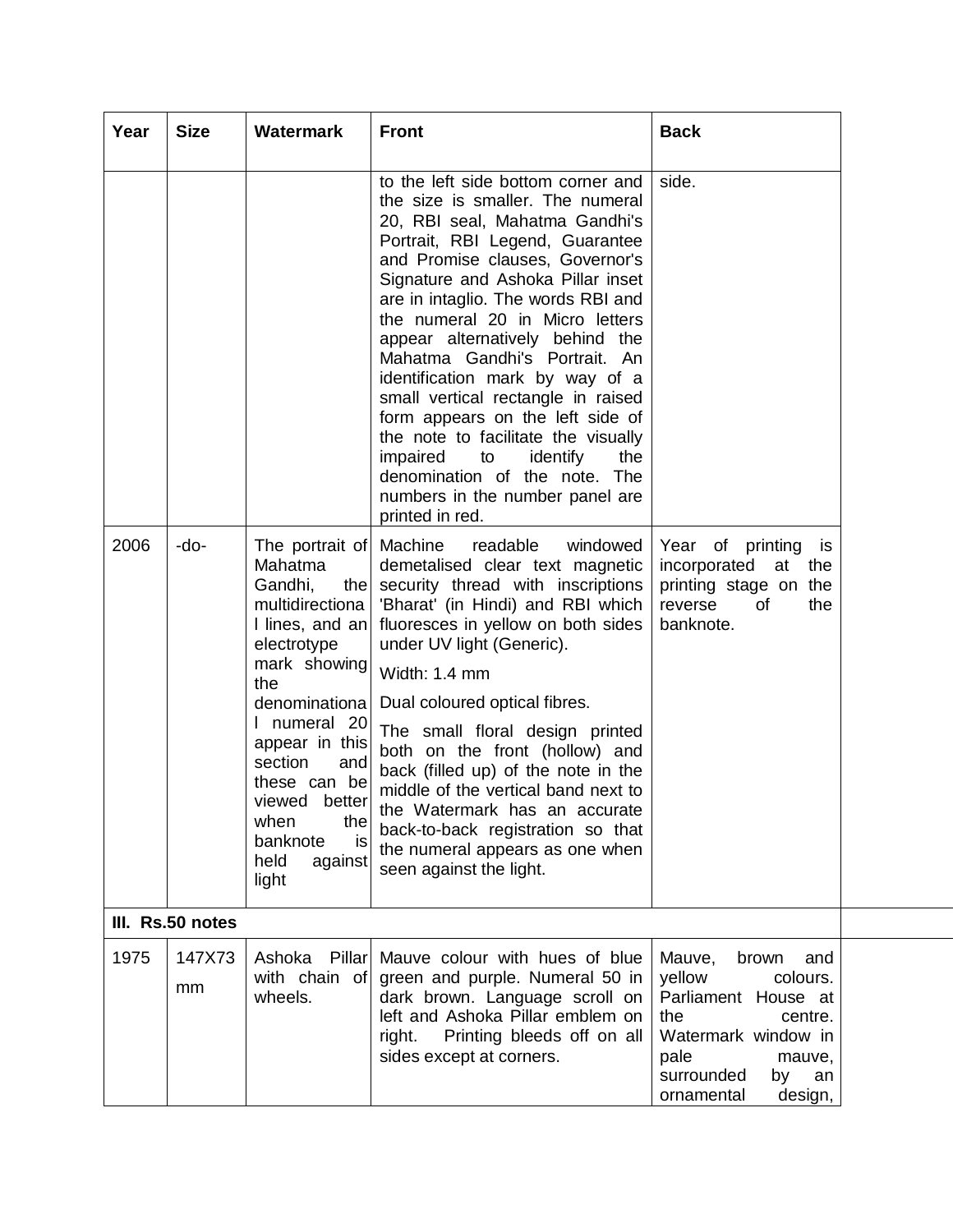| Year | <b>Size</b> | <b>Watermark</b>                                                                                                                                                                                                                                    | <b>Front</b>                                                                                                                                                                                                                                                                                                                                                                                                                                                                                                                                                                                                                                                                                                                                                                                                                                                                                                                                                                                     | <b>Back</b>                                                                                                                                                                                |
|------|-------------|-----------------------------------------------------------------------------------------------------------------------------------------------------------------------------------------------------------------------------------------------------|--------------------------------------------------------------------------------------------------------------------------------------------------------------------------------------------------------------------------------------------------------------------------------------------------------------------------------------------------------------------------------------------------------------------------------------------------------------------------------------------------------------------------------------------------------------------------------------------------------------------------------------------------------------------------------------------------------------------------------------------------------------------------------------------------------------------------------------------------------------------------------------------------------------------------------------------------------------------------------------------------|--------------------------------------------------------------------------------------------------------------------------------------------------------------------------------------------|
|      |             |                                                                                                                                                                                                                                                     |                                                                                                                                                                                                                                                                                                                                                                                                                                                                                                                                                                                                                                                                                                                                                                                                                                                                                                                                                                                                  | which is in perfect<br>register<br>with<br>corresponding design<br>on the obverse.                                                                                                         |
| 1981 | Do          | -do-                                                                                                                                                                                                                                                | Intaglio-fast blue, yellow<br>red.<br>Ashoka Pillar and languages in<br>deep violet colours, rest in deep<br>green and brown colours. सत्यमेव<br>जयते below Ashoka Pillar emblem.                                                                                                                                                                                                                                                                                                                                                                                                                                                                                                                                                                                                                                                                                                                                                                                                                | Dry<br>offset-yellowish<br>brown and body in<br>purple colour.<br>deep<br>Parliament House with<br>National flag on top                                                                    |
| 1997 | -do-        | Portrait<br>Mahatma<br>Gandhi<br>with<br>multidirectiona<br>I lines in the<br>window.                                                                                                                                                               | of Yellow, blue and violet colour.<br>Pillar<br>Ashoka<br>replaced<br>by<br>Mahatma Gandhi Portrait in blue.<br>Security thread totally embedded<br>inside the note the letters 'भारत'<br>and 'RBI'. A small black solid<br>square on the left hand side of the<br>watermark to help the visually<br>impaired<br>to<br>identify<br>the<br>denomination of the note.                                                                                                                                                                                                                                                                                                                                                                                                                                                                                                                                                                                                                              | A panoramic view of<br>India's<br>Parliament<br>floral<br>House<br>with<br>patterns above<br>and<br>filigree patterns on the<br>sides. The value of<br>the note in 15 Indian<br>languages. |
| 2005 | -do-        | The portrait of<br>Mahatma<br>Gandhi,<br>the<br>multidirectional<br>lines, and $an$<br>electrotype<br>mark showing<br>the<br>denominationa<br>numeral 50<br>section<br>these can be<br>viewed<br>better<br>when<br>the<br>banknote<br>held<br>light | Machine<br>readable<br>windowed<br>demetalised clear text magnetic<br>security thread with inscriptions<br>'Bharat' (in Hindi) and RBI which<br>fluoresces in yellow on both sides<br>under U.V.light -width 1.4 mm<br>The Intaglio Printing i.e. raised<br>prints is more prominent in the<br>name of the Bank in Hindi and<br>English, the Reserve Bank Seal,<br>appear in this guarantee and promise clause,<br>and Ashoka Pillar Emblem on the left,<br>RBI Governor's<br>signature. A<br>square in intaglio on the left of the<br>watermark window with increased<br>is depth of engraving helps the<br>against visually impaired to identify the<br>denomination. Optical fibres are in<br>dual colour. The small floral<br>design printed both on the front<br>(hollow) and back (filled up) of the<br>banknote in the middle of the<br>vertical<br>band<br>the<br>next<br>to<br>window<br>watermark<br>has<br>an<br>accurate back-to-back registration<br>so that the numeral appears as | Year of printing<br>is<br>incorporated<br>at<br>the<br>printing stage on the<br>reverse<br>0f<br>the<br>banknote.                                                                          |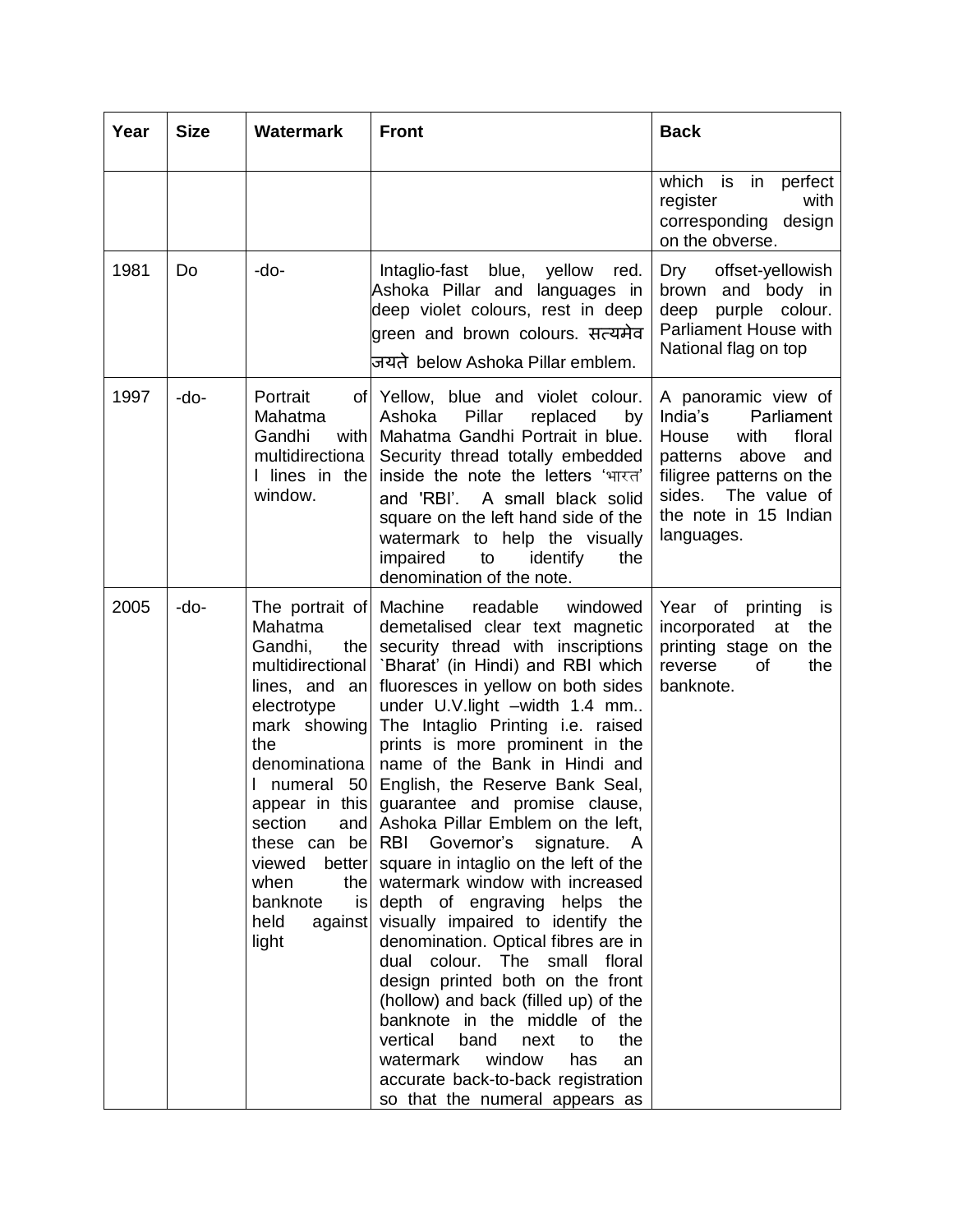| Year | <b>Size</b>     | <b>Watermark</b>                                | <b>Front</b>                                                                                                                                                                                                                                                                                                                                                                             | <b>Back</b>                                                                                                                                                                                                                                                                                              |
|------|-----------------|-------------------------------------------------|------------------------------------------------------------------------------------------------------------------------------------------------------------------------------------------------------------------------------------------------------------------------------------------------------------------------------------------------------------------------------------------|----------------------------------------------------------------------------------------------------------------------------------------------------------------------------------------------------------------------------------------------------------------------------------------------------------|
|      |                 |                                                 | one when seen against the light.                                                                                                                                                                                                                                                                                                                                                         |                                                                                                                                                                                                                                                                                                          |
|      | IV.Rs.100 notes |                                                 |                                                                                                                                                                                                                                                                                                                                                                                          |                                                                                                                                                                                                                                                                                                          |
| 1967 | 157X73<br>mm    | Ashoka Pillar                                   | Numeral<br><b>Blue</b><br>colour.<br>100<br>appears prominently in centre.<br>Ashoka Pillar emblem on the right.                                                                                                                                                                                                                                                                         | Vertical panel of 14<br>Indian languages<br>on<br>left. Hirakud Dam in<br>the background in a<br>circular frame.                                                                                                                                                                                         |
| 1969 | -do-            | -do-                                            | Blue colour and promise clause,<br>Guarantee clause and Governor's<br>signature in bilingual.                                                                                                                                                                                                                                                                                            | Picture<br>Mahatma<br>οf<br>Gandhi<br>in<br>sitting<br>a<br>with<br>posture<br>Sevagram Ashram in<br>the background in a<br>circular frame.                                                                                                                                                              |
| 1975 | -do-            | Ashoka<br>Pillar<br>spinning<br>with<br>wheels. | Intaglio deep blue with hues of<br>blue, brown, pink and dark green.<br><b>Numeral</b><br>100<br>in<br>dark<br>blue.<br>blue.<br>Watermark window<br>light<br>RBI's<br>promise<br>name,<br>clause,<br>Guarantee clause and Governor's<br>signature in bilingual. Language<br>scroll on left and Ashoka Pillar<br>emblem on right. Printing bleeds<br>off on all sides except at corners. | Intaglio deep blue and<br>brown shade of corn,<br>agricultural operations,<br>Tea<br>plantation<br>and<br>hydroelectric<br>power<br>'Watermark'<br>project.<br>window is surrounded<br>an<br>ornamental<br>by<br>which is in<br>design,<br>perfect<br>register with<br>similar design on the<br>obverse. |
| 1979 | $-do-$          | -do-                                            | One side intaglio blue, red and<br>deep green, Tints of reddish and<br>yellowish green shade. 'सन्न्यमेव जयन्ने'<br>below Ashoka Pillar emblem.                                                                                                                                                                                                                                          | Dry-offset. Black and<br>maroon colours.<br>Tint<br>design<br>in<br>greenish<br>blue<br>and<br>brownish<br>shades.                                                                                                                                                                                       |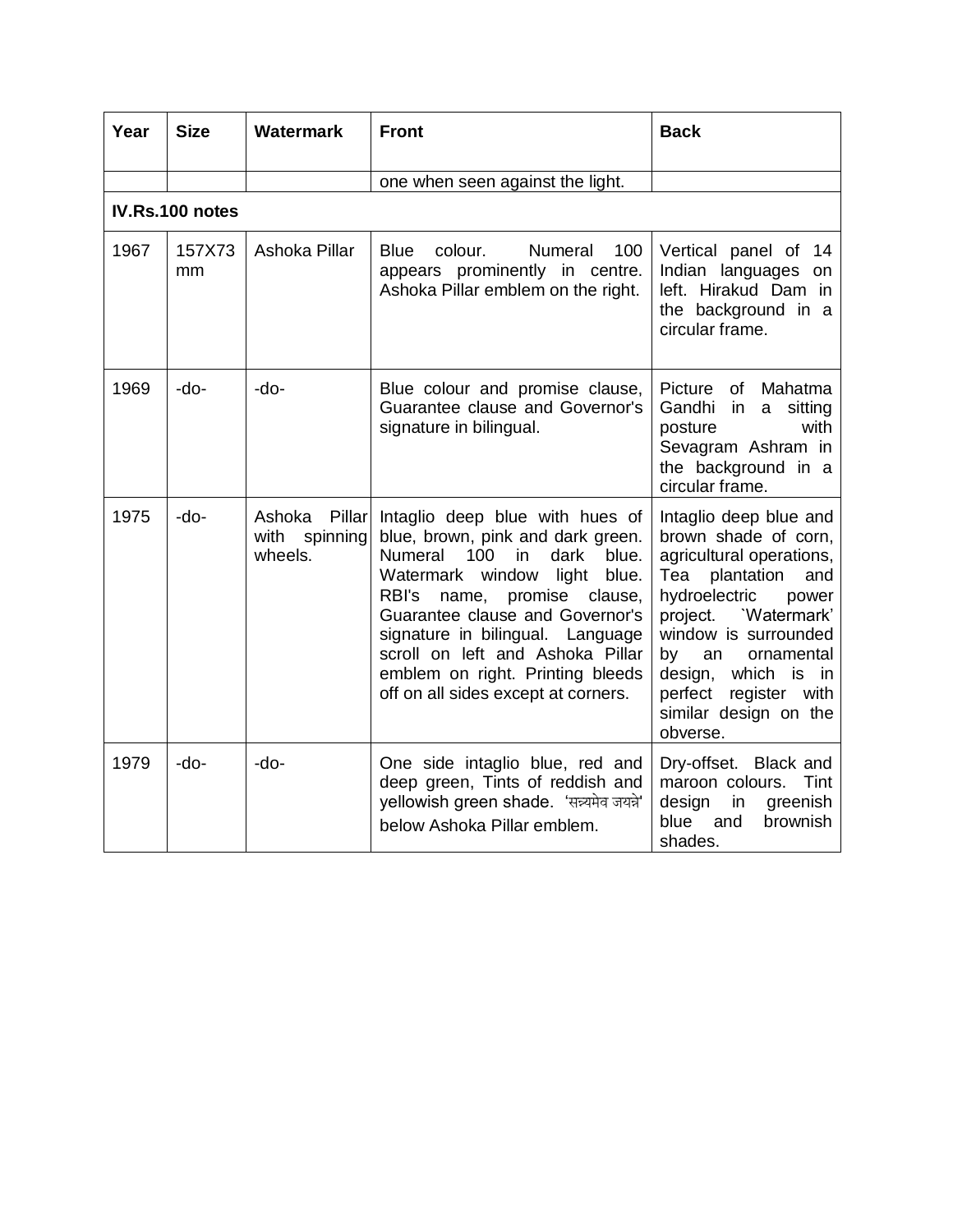| Year | <b>Size</b> | <b>Watermark</b>                                                                                                                                                                                                                                                               | <b>Front</b>                                                                                                                                                                                                                                                                                                                                                                                                                                                                                                                                                                                                                                                                                                                                                                                                                                                                                                                                                                                                           | <b>Back</b>                                                                                                                                                                                                                                |
|------|-------------|--------------------------------------------------------------------------------------------------------------------------------------------------------------------------------------------------------------------------------------------------------------------------------|------------------------------------------------------------------------------------------------------------------------------------------------------------------------------------------------------------------------------------------------------------------------------------------------------------------------------------------------------------------------------------------------------------------------------------------------------------------------------------------------------------------------------------------------------------------------------------------------------------------------------------------------------------------------------------------------------------------------------------------------------------------------------------------------------------------------------------------------------------------------------------------------------------------------------------------------------------------------------------------------------------------------|--------------------------------------------------------------------------------------------------------------------------------------------------------------------------------------------------------------------------------------------|
| 1996 | -do-        | Portrait<br>ofl<br>Mahatma<br>Gandhi<br>with<br>multidirectiona<br>I lines in the<br>watermark<br>window.                                                                                                                                                                      | Printed with the combination of<br>offset<br>intaglio<br>and<br>process.<br>overall colour is predominantly<br>blue, grey and green. Portrait of<br>Mahatma Gandhi. A windowed<br>security thread partly visible from<br>the front but totally embedded<br>inside. Letters ` $\check{z}$ $\vec{r}$ and 'RBI'<br>printed on the thread.<br>A small black solid triangle in<br>intaglio on left hand side of the<br>watermark to help the visually<br>impaired<br>identify<br>the<br>to<br>denomination of the note.                                                                                                                                                                                                                                                                                                                                                                                                                                                                                                     | Central theme depicts<br>a panoramic view of<br>the<br>Kanchangunga<br>floral<br>with<br>range<br>patterns above<br>and<br>filigree patterns on the<br>sides.<br>The value of<br>note appears in 15<br>languages on the left<br>hand side. |
| 2005 | -do-        | The portrait of<br>Mahatma<br>Gandhi, the<br>multidirectiona<br>I lines, and an<br>electrotype<br>mark showing<br>the<br>denominationa<br>I numeral 100<br>appear in this<br>section and<br>these can be<br>viewed better<br>when the<br>banknote is<br>held against<br>light. | Machine-readable<br>windowed<br>demetalised clear text magnetic<br>security thread with inscriptions<br>'Bharat' (in Hindi) and RBI on<br>notes of Rs.100 with exclusive<br>colour shift. Colour of the thread<br>shall shift from green to blue when<br>viewed from different angles. It<br>will fluoresce in yellow on the<br>reverse and the text will fluoresce<br>on the obverse under U.V. light -<br>width $-2$ m.m.<br>The Intaglio Printing i.e. raised<br>prints is more prominent in the<br>name of the Bank in Hindi and<br>English, the Reserve Bank Seal,<br>guarantee and promise clause,<br>Ashoka Pillar Emblem on the left,<br>RBI<br>Governor's signature. A<br>triangle in intaglio on the left of the<br>watermark window with increased<br>depth of engraving helps the<br>visually impaired to identify the<br>denomination. Optical fibres are in<br>dual colour. The small floral<br>design printed both on the front<br>(hollow) and back(filled up) of the<br>banknote in the middle of the | Year of printing<br>is<br>incorporated<br>at the<br>printing stage on the<br>the<br>reverse<br>Ωf<br>banknote.                                                                                                                             |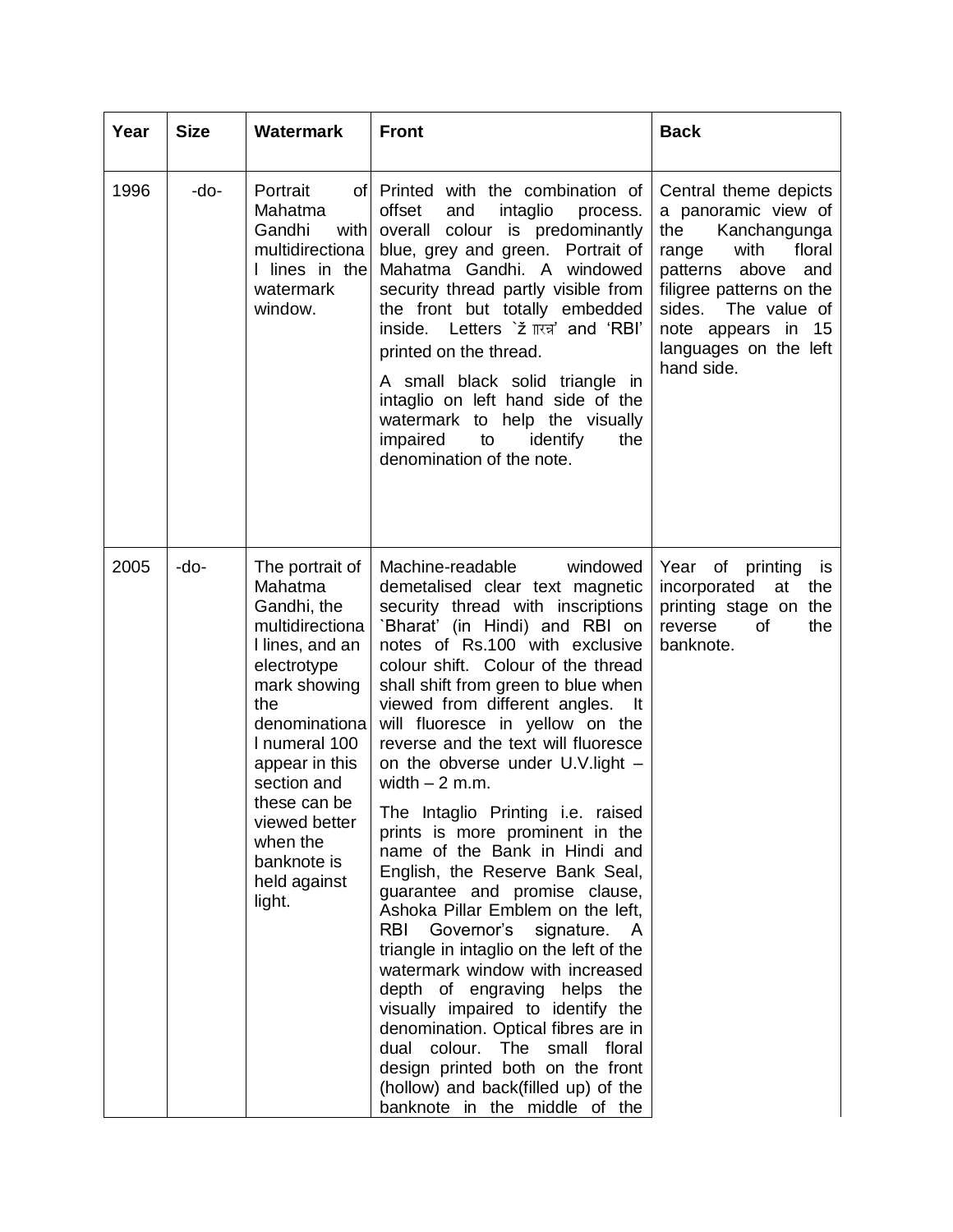| Year | <b>Size</b>     | <b>Watermark</b>                                                                                                  | <b>Front</b>                                                                                                                                                                                                                                                                                                                                                                                                                                                                                                                                                                                                                                                                                                                                                                                   | <b>Back</b>                                                                                                                                                                                                                                                                                                 |
|------|-----------------|-------------------------------------------------------------------------------------------------------------------|------------------------------------------------------------------------------------------------------------------------------------------------------------------------------------------------------------------------------------------------------------------------------------------------------------------------------------------------------------------------------------------------------------------------------------------------------------------------------------------------------------------------------------------------------------------------------------------------------------------------------------------------------------------------------------------------------------------------------------------------------------------------------------------------|-------------------------------------------------------------------------------------------------------------------------------------------------------------------------------------------------------------------------------------------------------------------------------------------------------------|
|      |                 |                                                                                                                   | vertical<br>band<br>the<br>next<br>to<br>window<br>watermark<br>has<br>an<br>accurate back to back registration<br>so that the numeral appears as<br>one when seen against the light.                                                                                                                                                                                                                                                                                                                                                                                                                                                                                                                                                                                                          |                                                                                                                                                                                                                                                                                                             |
|      | V. Rs.500 notes |                                                                                                                   |                                                                                                                                                                                                                                                                                                                                                                                                                                                                                                                                                                                                                                                                                                                                                                                                |                                                                                                                                                                                                                                                                                                             |
| 1987 | 167X73<br>mm    | Ashoka<br>Pillar<br>with spinning<br>wheels.                                                                      | Printed by dry offset and intaglio<br>process. Background colours in<br>peacock blue, ochre and green.<br>Portrait of Mahatma<br>Gandhi,<br>Ashoka Pillar emblem, Promise<br>clause & language panel are<br>printed in intaglio.<br>Five black<br>horizontal relief lines in intaglio on<br>the left side of the watermark to<br>help the visually impaired to<br>identify the denomination of the<br>note.                                                                                                                                                                                                                                                                                                                                                                                    | Background<br>showing<br>rising<br>sun.<br>Background colours in<br>deep green,<br>orange<br>and<br>sky<br>blue.<br>Gandhi<br>Mahatma<br>leading a group of<br>people.                                                                                                                                      |
| 1997 | -do-            | Portrait<br>of  <br>Mahatma<br>Gandhi<br>with<br>the<br>multidirectiona<br>I lines in the<br>watermark<br>window. | Printed by offset and intaglio<br>Colour<br>scheme is<br>process.<br>predominantly in yellow, green,<br>mauve and brown.<br>Mahatma<br>Gandhi's portrait is dark brown in<br>Mahatma<br>colour.<br>Gandhi's<br>portrait, RBI legend guarantee and<br>promise clauses, Ashoka Pillar<br>inset and Governor's signature are<br>in intaglio. A windowed security<br>thread, partly visible from the front<br>totally<br>embedded<br>inside.<br>but<br>Letters $\check{z}$ $\vec{r}$ and RBI are printed<br>on the thread. Green vertical<br>band behind the Mahatma Gandhi<br>portrait where latent image of 500<br>is printed. A small black solid<br>circle in intaglio on the left hand<br>side of the watermark to help the<br>visually impaired to identify the<br>denomination of the note. | Gandhi<br>Mahatma<br>leading a<br>group of<br>people in brown colour<br>with floral<br>patterns<br>appearing above and<br>filigree<br>patterns<br>on<br>each<br>side<br>of<br>this<br>vertical<br>theme.<br>A<br>panel of 15 languages<br>appear on the left. All<br>the above features are<br>in intaglio. |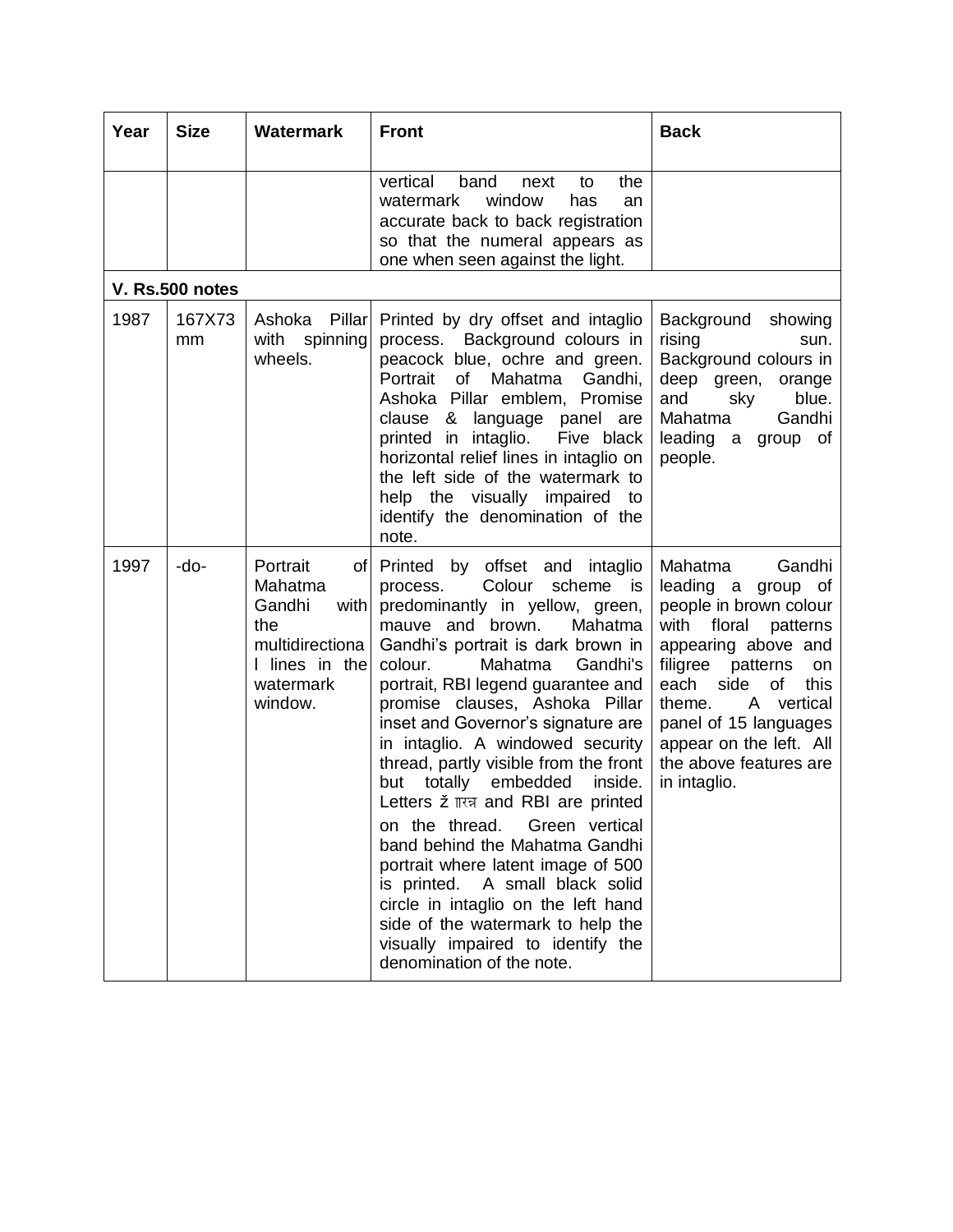| Year | <b>Size</b> | <b>Watermark</b>                                                                                                                                                                                                                                                            | <b>Front</b>                                                                                                                                                                                                                                                                                                                                                                                                                                                                                                                                                                                                                                                                                                                                                                                                                                                                                                                                                                                                                                                                                                                                                                                                                                                                               | <b>Back</b>                                                                                                          |
|------|-------------|-----------------------------------------------------------------------------------------------------------------------------------------------------------------------------------------------------------------------------------------------------------------------------|--------------------------------------------------------------------------------------------------------------------------------------------------------------------------------------------------------------------------------------------------------------------------------------------------------------------------------------------------------------------------------------------------------------------------------------------------------------------------------------------------------------------------------------------------------------------------------------------------------------------------------------------------------------------------------------------------------------------------------------------------------------------------------------------------------------------------------------------------------------------------------------------------------------------------------------------------------------------------------------------------------------------------------------------------------------------------------------------------------------------------------------------------------------------------------------------------------------------------------------------------------------------------------------------|----------------------------------------------------------------------------------------------------------------------|
| 2000 | -do-        | -do-                                                                                                                                                                                                                                                                        | The colours are predominantly<br>mild yellow, mauve and brown.<br>Mahatma Gandhi's portrait is in<br>light brown. Numeral 500 printed<br>in Optically Variable Ink (OVI) in<br>Green to Blue colour shift. Except<br>these changes, other designs are<br>same as of 1997 series notes.                                                                                                                                                                                                                                                                                                                                                                                                                                                                                                                                                                                                                                                                                                                                                                                                                                                                                                                                                                                                     | The<br>design<br>the<br>is<br>same as is<br>the<br>on<br>1997 series note.                                           |
| 2005 | -do-        | Mahatma<br>Gandhi,<br>the<br>multidirectiona<br>I lines, and an<br>electrotype<br>mark showing<br>the<br>denominational<br>I numeral 500<br>appear in this<br>section<br>and<br>these can be<br>viewed better<br>when<br>the<br>banknote<br>is<br>held<br>against<br>light. | The portrait of Machine-readable<br>windowed<br>demetalised clear text magnetic<br>security thread with inscriptions<br>`Bharat' (in Hindi) and RBI on<br>notes of Rs.500 with exclusive<br>colour shift. Colour of the thread<br>shall shift from green to blue when<br>viewed from different angles. It<br>will fluoresce in yellow on the<br>reverse and the text will fluoresce<br>on the obverse under U.V. light -<br>width $-$ 3 m.m. The Intaglio<br>Printing i.e. raised prints is more<br>prominent in the name of the Bank<br>in Hindi and English, the Reserve<br>Seal,<br><b>Bank</b><br>guarantee<br>and<br>Pillar<br>promise clause, Ashoka<br><b>RBI</b><br>Emblem<br>the<br>left,<br>on<br>Governor's signature. A circle in<br>the<br>left<br>intaglio<br><b>of</b><br>the<br>on<br>watermark window with increased<br>depth of engraving helps<br>the<br>visually impaired to identify the<br>denomination. Optical fibres are<br>in dual colour. The small floral<br>design printed both on the front<br>(hollow) and back(filled up) of the<br>banknote in the middle of the<br>vertical<br>band<br>next<br>to<br>the<br>watermark<br>window<br>has<br>an<br>accurate back to back registration<br>so that the numeral appears as<br>one when seen against the light. | Year of printing<br>is is<br>incorporated<br>at<br>the<br>printing stage on the<br>0f<br>the<br>reverse<br>banknote. |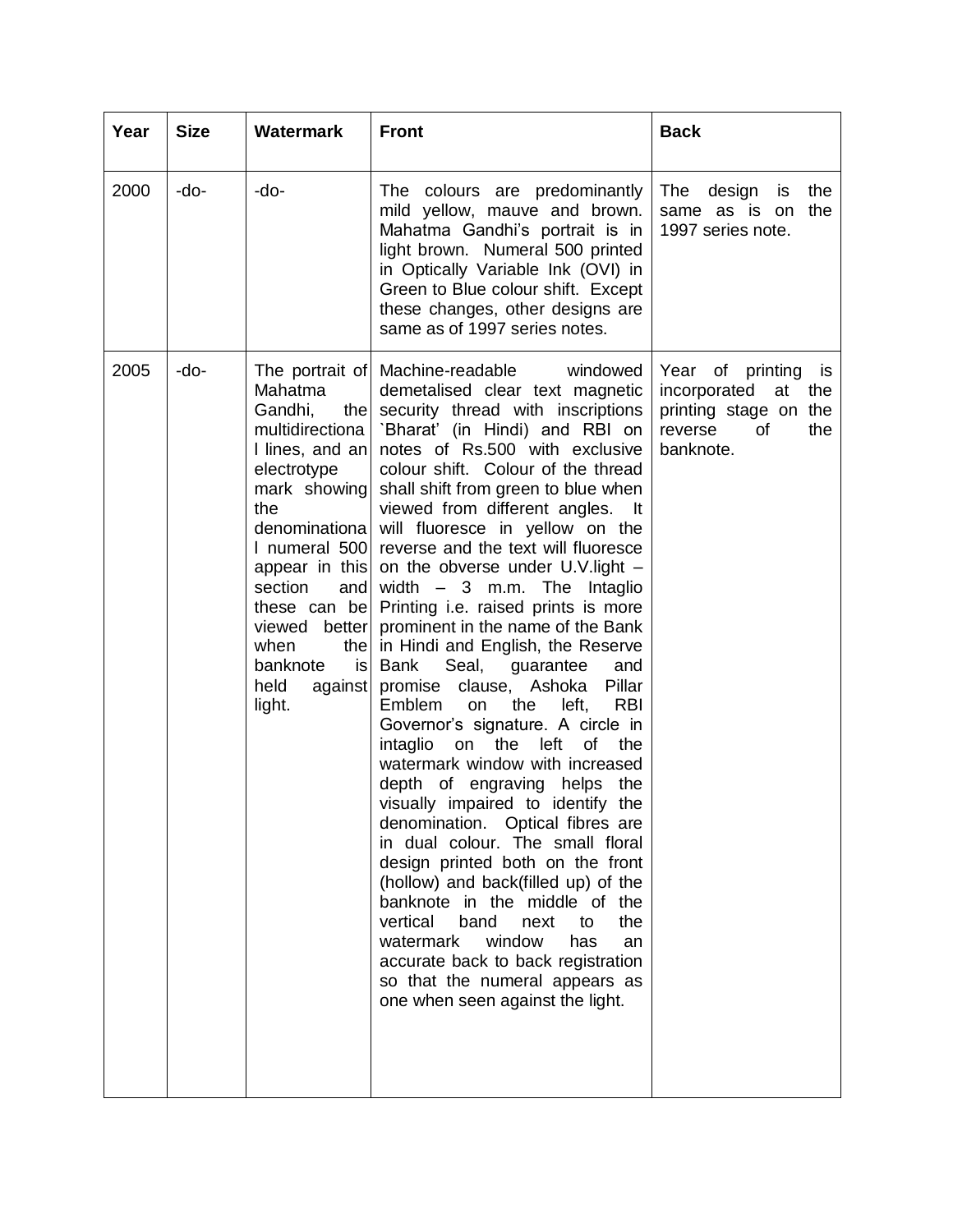| Year | <b>Size</b>                | <b>Watermark</b>                                                                                                                                                                                                                                                      | <b>Front</b>                                                                                                                                                                                                                                                                                                                                                                                                                                                                                                                                                                                                                                                                                                                                                                                                                                                                                                                                                           | <b>Back</b>                                                                                                                                                         |  |  |  |
|------|----------------------------|-----------------------------------------------------------------------------------------------------------------------------------------------------------------------------------------------------------------------------------------------------------------------|------------------------------------------------------------------------------------------------------------------------------------------------------------------------------------------------------------------------------------------------------------------------------------------------------------------------------------------------------------------------------------------------------------------------------------------------------------------------------------------------------------------------------------------------------------------------------------------------------------------------------------------------------------------------------------------------------------------------------------------------------------------------------------------------------------------------------------------------------------------------------------------------------------------------------------------------------------------------|---------------------------------------------------------------------------------------------------------------------------------------------------------------------|--|--|--|
|      | <b>VI. Rs.1000/- notes</b> |                                                                                                                                                                                                                                                                       |                                                                                                                                                                                                                                                                                                                                                                                                                                                                                                                                                                                                                                                                                                                                                                                                                                                                                                                                                                        |                                                                                                                                                                     |  |  |  |
| 2000 | 177X73<br>mm               | Portrait<br>Mahatma<br>Gandhi<br>with<br>multidirectional<br>in<br>the<br>lines<br>watermark<br>window.                                                                                                                                                               | of Colour is generally pink (light<br>peach colour with grey offset<br>background). Mahatma Gandhi's<br>portrait is<br>brown<br>colour.<br>in.<br>Mahatma<br>Gandhi's<br>portrait,<br>numeral 1000, एक हजार<br>रुपये.<br>RBI seal, RBI legend, guarantee<br>and promise clause, Governor's<br>signature are in intaglio printing.<br>Left hand number panel in red<br>colour and right hand number<br>panel in blue colour.<br>Numeral<br>1000 printed in Optically Variable<br>Ink (OVI) in Green to Blue colour<br>Optically variable (colour<br>shift.<br>shifting) windowed security thread<br>with<br>magnetic<br>property<br>and<br>containing text ` टॅ ारज़ 1000 RBI'.<br>Green vertical band behind the<br>Mahatma Gandhi portrait where<br>latent image of 1000 is printed. A<br>small black solid diamond shape<br>mark in intaglio on the left hand<br>side of the watermark to help the<br>visually impaired to identify the<br>denomination of the note. | The theme depicts the<br>overall development of<br>the Indian economy in<br>three-colour<br>intaglio.<br><b>The</b><br>15-language<br>panel is on the left<br>side. |  |  |  |
| 2005 | - do -                     | The portrait of<br>Mahatma<br>Gandhi,<br>lines, and an<br>electrotype<br>mark showing<br>the<br>denominationa<br>I numeral 1000<br>appear in this<br>section<br>and<br>these can be<br>viewed<br>better<br>when<br>the<br>banknote<br>isl<br>held<br>against<br>light | Machine-readable<br>windowed<br>demetalised clear text magnetic<br>the security thread with inscriptions<br>multidirectional 'Bharat' (in Hindi) and RBI on<br>notes of Rs.1000 with exclusive<br>colour shift. Colour of the thread<br>shall shift from green to blue when<br>viewed from different angles. It<br>will fluoresce in yellow on the<br>reverse and the text will fluoresce<br>on the obverse under U.V. light -<br>width $-3$ m.m. The Intaglio<br>Printing i.e. raised prints is more<br>prominent in the name of the Bank<br>in Hindi and English, the Reserve<br>Seal, guarantee<br>Bank<br>and<br>promise clause, Ashoka<br>Pillar<br>Emblem<br>the<br><b>RBI</b><br>on<br>left,<br>Governor's signature. A diamond                                                                                                                                                                                                                                 | Year of printing<br>is<br>incorporated<br>at<br>the<br>printing stage on the<br>the<br>reverse<br>0t<br>banknote.                                                   |  |  |  |